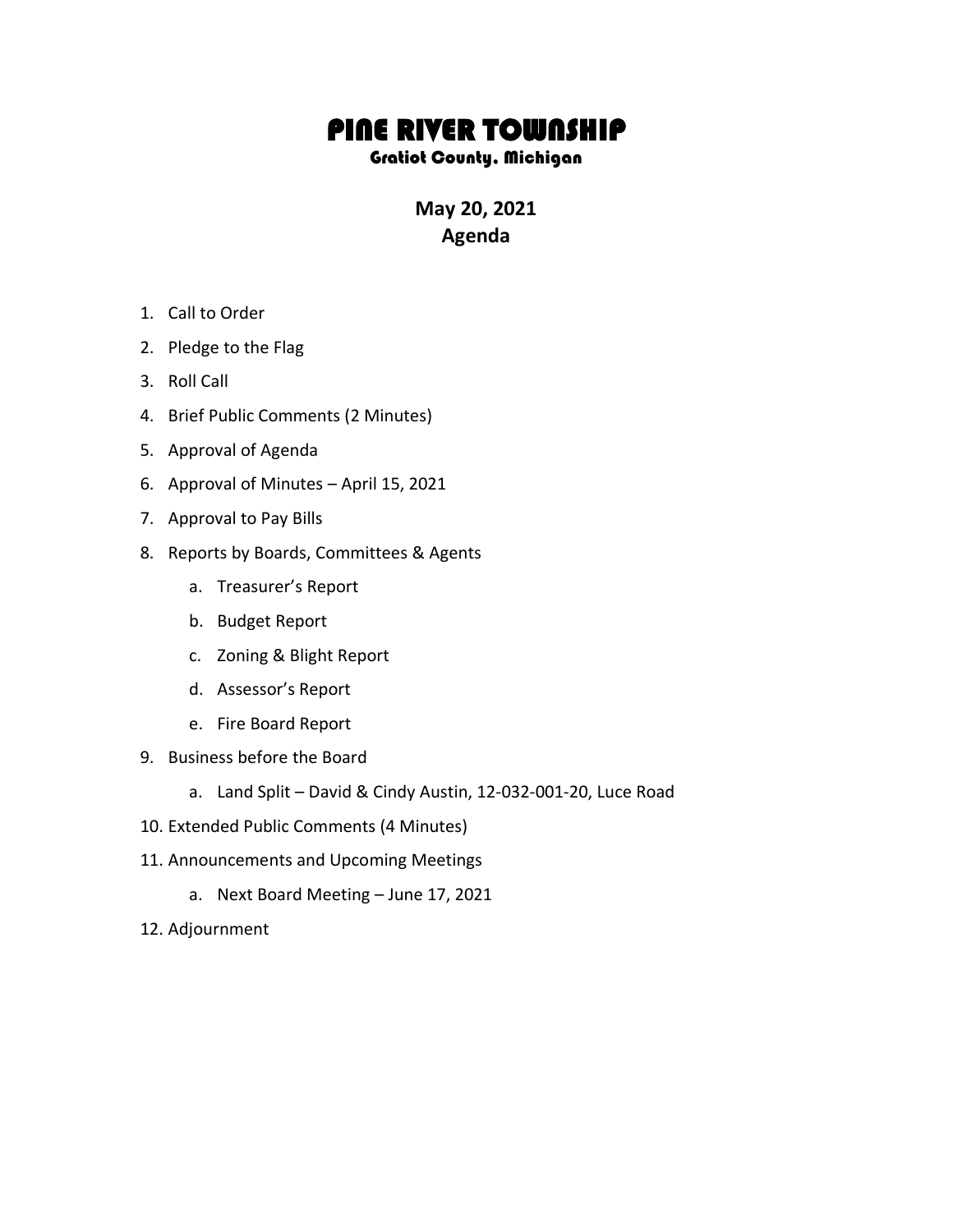## **MINUTES OF THE PINE RIVER TOWNSHIP BOARD MONTHLY MEETING MAY 20, 2021**

- 1.) The regular monthly meeting of the Pine River Township Board was called to order at 7:01PM by Supervisor Beeson at the Township Hall.
- 2.) Pledge the flag: The Board and the Public said the Pledge to the flag.
- 3.) Roll Call: Best: present; Moeggenborg: present; Beeson: present; Whitmore: present; Baker: present. (5) Board members present, (0) absent.
- 4.) Public Comments:
	- a. None
- 5.) Approve the Agenda:
	- a. Motion made by Moeggenborg: second by Baker: to approve the Agenda as presented. All present Board members approved. The motion carried 5-0.
- 6.) Approve the Minutes:
	- a. Motion made by Moeggenborg: second by Best: to approve the Minutes of the meeting from April 15, 2021. All present Board members approved. The motion carried 5-0.
- 7.) Approval to Pay Bills:
	- a. Motion made by Baker: second by Moeggenborg: to approve the payment of bills as presented in the amount of \$28,898.02. All present Board members approved. The motion carried 5-0.
- 8.) Reports by Boards, Committees, and Agents
	- a. Treasurer's Report Discussion: Board reviewed, bank reconciliations have been received and reviewed by all present. Placed on file.
	- b. Budget Report Discussion: report placed on file.
	- c. Zoning and Blight Officer M. Shattuck resignation; Luce Road; Stuckey; Winans
	- d. Assessor Report No report
	- e. Fire Services Alma FD to take on Sumner-Seville under their payroll
- 9.) Business before the Board
	- a. Land Split David and Cindy Austin
		- i. Motion made by Moeggenborg: second by Baker to approve the division of Parcel #12-032-001-20 to Residual #2912-032-001-21 and Child #2912-032-001-33. All present Board members approved. The motion carried 5-0.